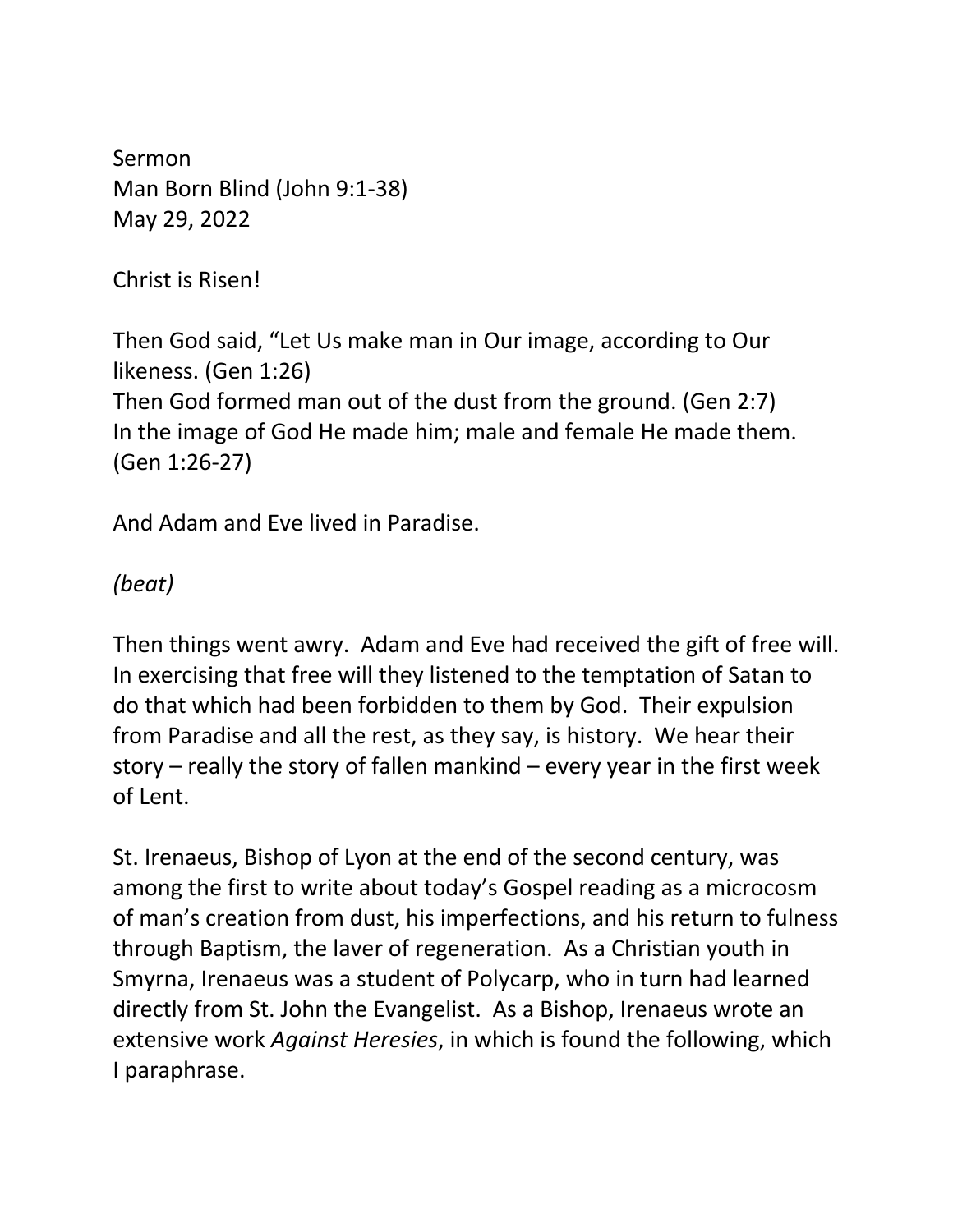While walking on the road with His disciples, Jesus came across a man who was blind since his birth. Most commentaries attribute the lack of sight to the fact of the man being born with no eyes at all. His blindness is a physical deficiency, not the result of any sin on the part of either his parents or himself – as Jesus Himself explains when questioned by his disciples. The man is here as an opportunity for Jesus to do "the work of Him Who sent me." For "as long as I am in the world, I am the light of the world."

As we are told in the Psalms and by Isaiah and by Jeremiah (Ps. 21:10- 11; Is. 44:2; Jer. 1:5), each person is formed by God in their mother's womb. This man's physical formation had been incomplete. To complete the man's formation and thereby show His creative power, Jesus made clay with his saliva and the dust of the ground, packed the clay into the man's eyes and told the man to go wash in the Pool of Siloam. The clay was not magic  $-$  it did not do the healing. The man received his sight – his eyes – when he obeyed Jesus and washed off the clay in the pool – after attracting many curious onlookers along the way, I'm sure. The man, having been given eyes to see, engaged with the Pharisees and confessed that Jesus – whom he had not yet seen – must be from God.

St. Irenaeus writes,

"For the Lord Who formed the visual powers is he Who made the whole man, carrying out the will of the Father. And inasmuch as man, with respect to that formation which was after Adam, having fallen into transgression, needed the laver of regeneration, [the Lord] said to him, after he had smeared his eyes with clay, "Go to Siloam, and wash;" thus restoring to him both his perfect confirmation, and that regeneration which takes place by means of the laver." (Ante-Nicene Fathers, p. 543)